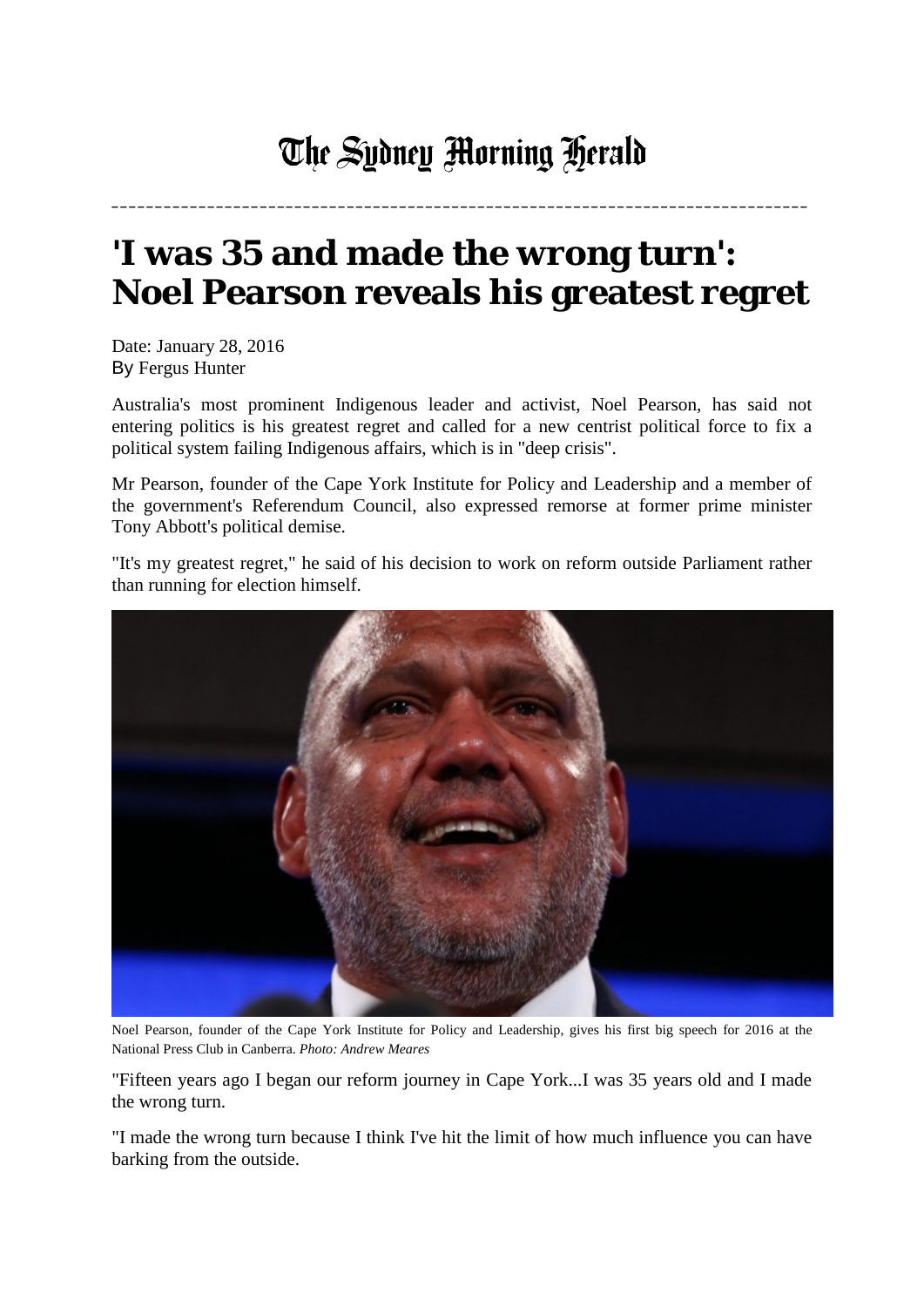"These reforms that we seek will not get up without a stronger voice, unless black fellas are inside the system, this is about as much leverage as anyone can muster from the outside."



Close friends: Mr Pearson with former prime minister Tony Abbott during a visit to Cape York in 2011. *Photo: Alex Ellinghausen*

Mr Pearson told the National Press Club on Wednesday that while he counted Mr Abbott as his closest friend and Assistant Minister Alan Tudge as "a co-fighter in our cause", reform required strong, Indigenous voices inside the political system.

In his address, he declared a new political movement bridging the left and right was needed to achieve real change for Indigenous people, praising independent Nick Xenophon as the best example of the "radical centre".

"The glaring omission in Australia's political landscape is the absence of political representation hunting for that centre.